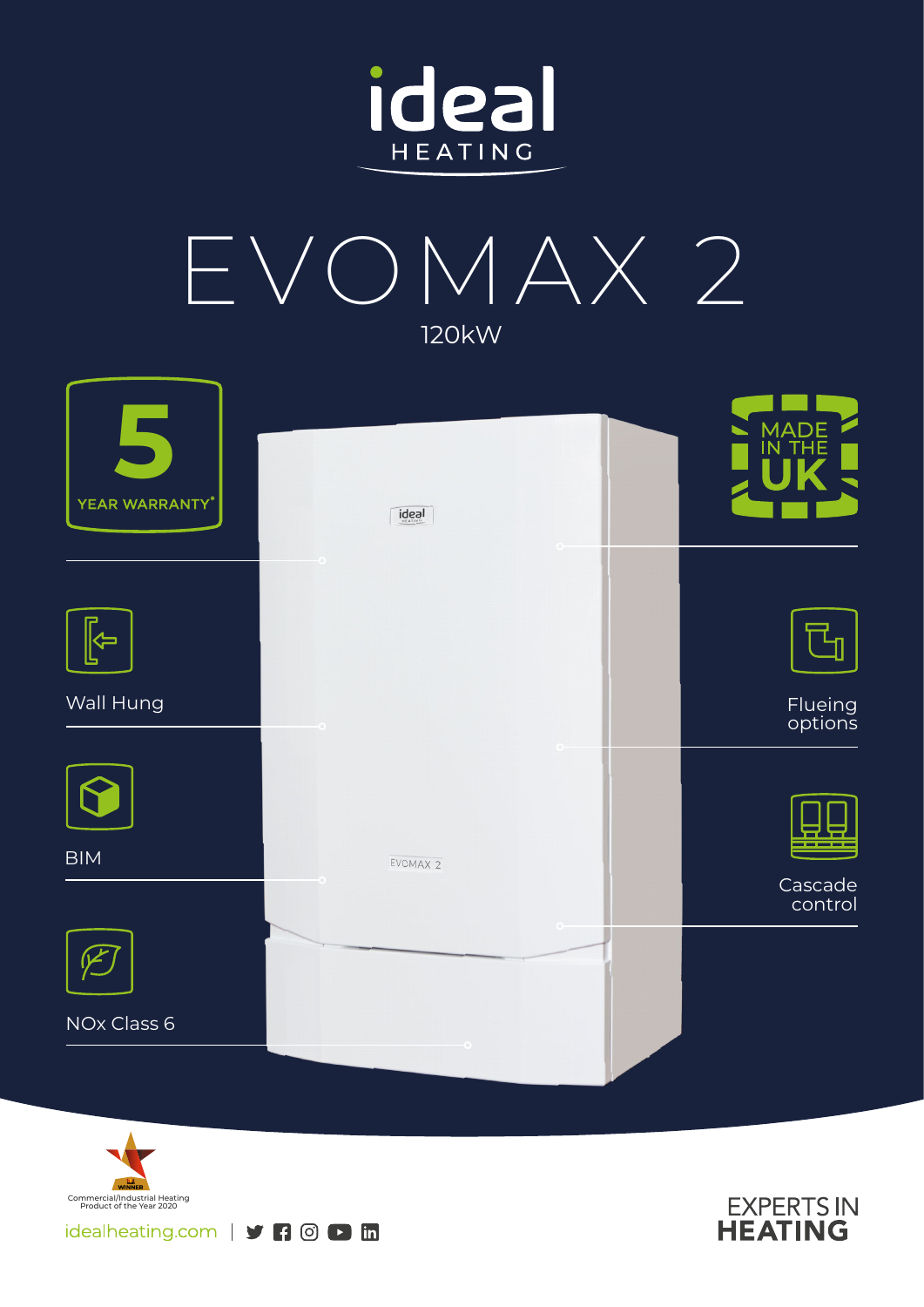# Features & specification

Available in outputs of 30, 40, 60, 80, 100, 120 and 150kW, Evomax 2 is designed to ensure all installation requirements can be achieved. There is also an LPG Evomax 2 range from 30 - 120 kW for off mains installations.

- **Free Commissioning\***
- alloy heat exchanger
- NOx <40mg/kWh (Class 6) for all natural gas models
- High 5:1 turndown
- Up to 99.6% full load efficiency
- Up to 110% part load efficiency
- Compact small footprint
- $\cdot$  Robust cast aluminium silicon  $\;\;\cdot\;$  Dynamic control menu set up
	- Cascade controls option
	- Easy servicing; 3 sides removable
	- Built in, serviceable flue Non-Return Valve
	- Capable of operating at up to 30° Δ T





# DIMENSIONS & CLEARANCES

| <b>BOILER</b> | <b>DIMA</b> | <b>DIM B.</b> |
|---------------|-------------|---------------|
| 120           | 520         | 226           |

The following minimum clearances must be maintained for operation and servicing:

CLEARANCE BETWEEN MULTIPLE BOILER INSTALLATIONS: 25mm





# BOILER ASSEMBLY INTERNAL VIEW **(40kW MODEL SHOWN) KEY 1.** Auto Air Vent **2.** Burner Fixings **3.** Fan **4.** Gas Valve **5.** Venturi **6.** Flow Thermistor **7.** Ianitor Unit **8.** Electrode Detection **9.** Ignition Electrode **10.** Water Pressure Sensor Imm **A+++ A++**

**A**

**C D**



# **EXPERTS IN**<br>**HEATING**

**A**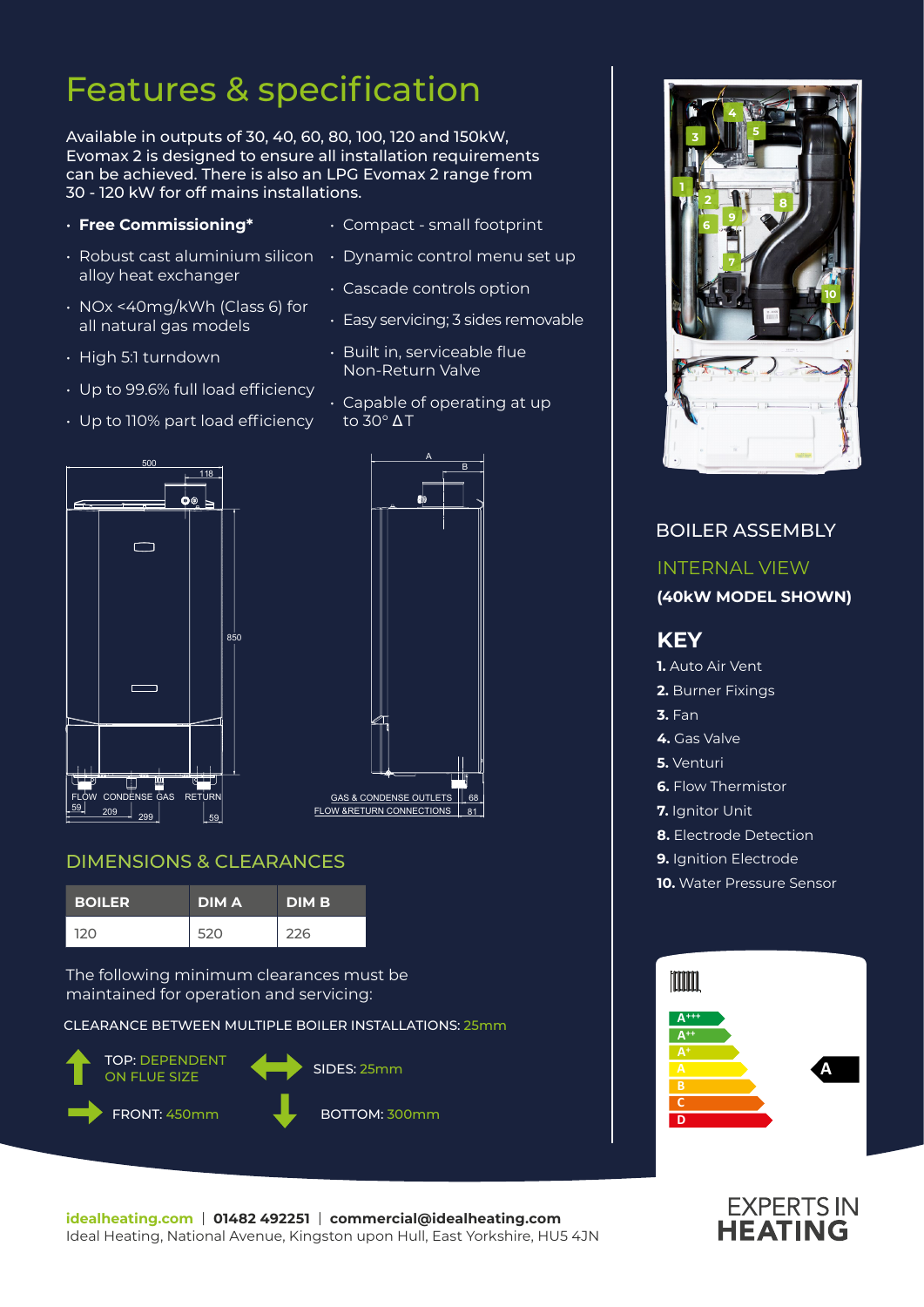# TECHNICAL SPECIFICATIONS TECHNICAL SPECIFICATIONSEVOMAX 2 120kW

#### GENERAL

| Dry Weight<br><b>Boiler Dimensions</b> | kq<br>mm      | 73<br>850 (H)<br>x 500 (W)<br>$\times$ 520 (D) |
|----------------------------------------|---------------|------------------------------------------------|
| <b>Boiler Clearances</b>               | mm            | Front: 450<br>Side $-25$<br>Below: 300         |
| <b>Full Load Efficiency</b>            | %             | 98                                             |
| Part Load Efficiency                   | %             | 109.4                                          |
| Seasonal Efficiency                    | %             | 96.6                                           |
| SEDBUK 2009                            | $\frac{0}{0}$ | N/A                                            |
| Min/Max Gas pressure (Nat Gas or LPG)  | mbar          | 17.5/20.0                                      |

#### BURNER PRE MIX

| Fuel                       | (Type G20) | Natural Gas  |
|----------------------------|------------|--------------|
| Fuel Consumption (Nat Gas) | $m^3/h$    | 13           |
| Flame Protection           |            | Ionisation   |
| Ignition                   |            | Spark        |
| Boiler Output (Mean 70°C)  | kW         | $24 - 120$   |
| Boiler Output (Mean 40°C)  | kW         | $26 - 124.7$ |
| Boiler Input (Gross cv)    | kW         | 136.4        |
| Gas Inlet Size             |            | $G^{3/2}$    |
| NOx Weighted (gross)       | mg/kWh     | 33.9         |
| NOx Class                  |            | Class 6      |

#### **HYDRAULICS**

| <b>Water Content</b>                                | litres       | 7.0                    |
|-----------------------------------------------------|--------------|------------------------|
| Flow & Return Size                                  |              | $G1\frac{1}{4}$        |
| High Limit Set Point                                | $\circ$ C    | 110 flow,<br>95 return |
| Condensate Connection                               | mm           | 25                     |
| Max Static Head Of Water                            | metres       | 61.0                   |
| Max Working Pressure                                | bar          | 6                      |
| Min Working Pressure                                | bar          | 0.3                    |
| Max Flow Temperature                                | $^{\circ}$ C | 85                     |
| Min Flow Temperature                                | $^{\circ}$ C | 30                     |
| Min Flow Rate (30°C ∆T) (MAX MOD)                   | l/min        | 58.5                   |
| Nominal Flow Rate (30°C ∆T)                         | $1/m$ in     | 57.3                   |
| Nominal Flow Rate (20°C ∆T)                         | $1/m$ in     | 86                     |
| Nominal Flow Rate (11°C ∆T)                         | $1/m$ in     | N/A                    |
| Hydraulic Resistance (30 $\degree$ C $\triangle$ T) | mbar         | 80                     |
| Hydraulic Resistance (20 $\degree$ C $\triangle$ T) | mbar         | 218                    |
| Hydraulic Resistance (11°C ∆T)                      | mbar         | N/A                    |

# FLUE/AIR INLET

| Flue Size                           | mm      | 100/150 Concentric<br>or Open Flue |
|-------------------------------------|---------|------------------------------------|
| Flue Gas Volume                     | $m^3/h$ | 173.33                             |
| Flue Gas Temperature 80/60          | $\circ$ | 70                                 |
| O/F Max Counter Pressure Diff       | Pa      | 473                                |
| Balanced Flue Counter Pressure Diff | Da      |                                    |

#### ELECTRICAL

| <b>Electrical Supply</b>   |         | 230V - 50Hz                                     |
|----------------------------|---------|-------------------------------------------------|
| Current (Max No Pump)      | amp     | 4A                                              |
| Power Consumption          | watt    | 243                                             |
| Modulating Input           | $V$ /dc | 0-10V or OpenTherm                              |
| <b>Fuse Rating</b>         | amp     | 4.0                                             |
| Controls Voltage           | V       | 230V 50Hz volts free<br>control or PELV=<24V DC |
| <b>Insulation Class IP</b> |         | IPX4D                                           |

# CONTROL OPERATION

| On/Off 0-10V DC              | Yes |
|------------------------------|-----|
| OpenTherm                    | Yes |
| <b>High Limit Protection</b> | Yes |
| Low Water Protection         | Yes |
| Volt Free Common Alarm       | Yes |
| Boiler Run Indication        | Yes |

#### OPTIONAL EVOMAX 2 KITS FOR INDEPENDENT HEAT

| Multi Boiler Frame & Header Kits      | Yes |
|---------------------------------------|-----|
| Varican Module Master Kit             | Yes |
| Varican Module Slave Kit              | Yes |
| Extension Module Kit                  | Yes |
| OPENTHERM Room Control Kit            | Yes |
| Room Sensor Kit                       | Yes |
| Tank Sensor Kit                       | Yes |
| Outside Sensor Kit                    | Yes |
| Header Flow Tank Immersion Sensor Kit | Yes |
| Header Flow Tank Strap On Sensor Kit  | Yes |
| Safety Interlock Kit                  | Yes |
| 0-10V Pump Control Kit                | Yes |
| Condensate Pump                       | Yes |

#### **Please Note:**

The plate heat exchangers are to be used for system separation only. They must not be used for the direct production of domestic hot water. They should not be used for direct heating of swimming pool water where the chlorinated pool water would pass directly through the plate heat exchanger.

\*5 year warranty subject to Terms and Conditions. 5 years parts and labour warranty available subject to being commissioned by Ideal Heating. Free Commissioning Offer available subject to terms and conditions. Terms & conditions at idealheating.com